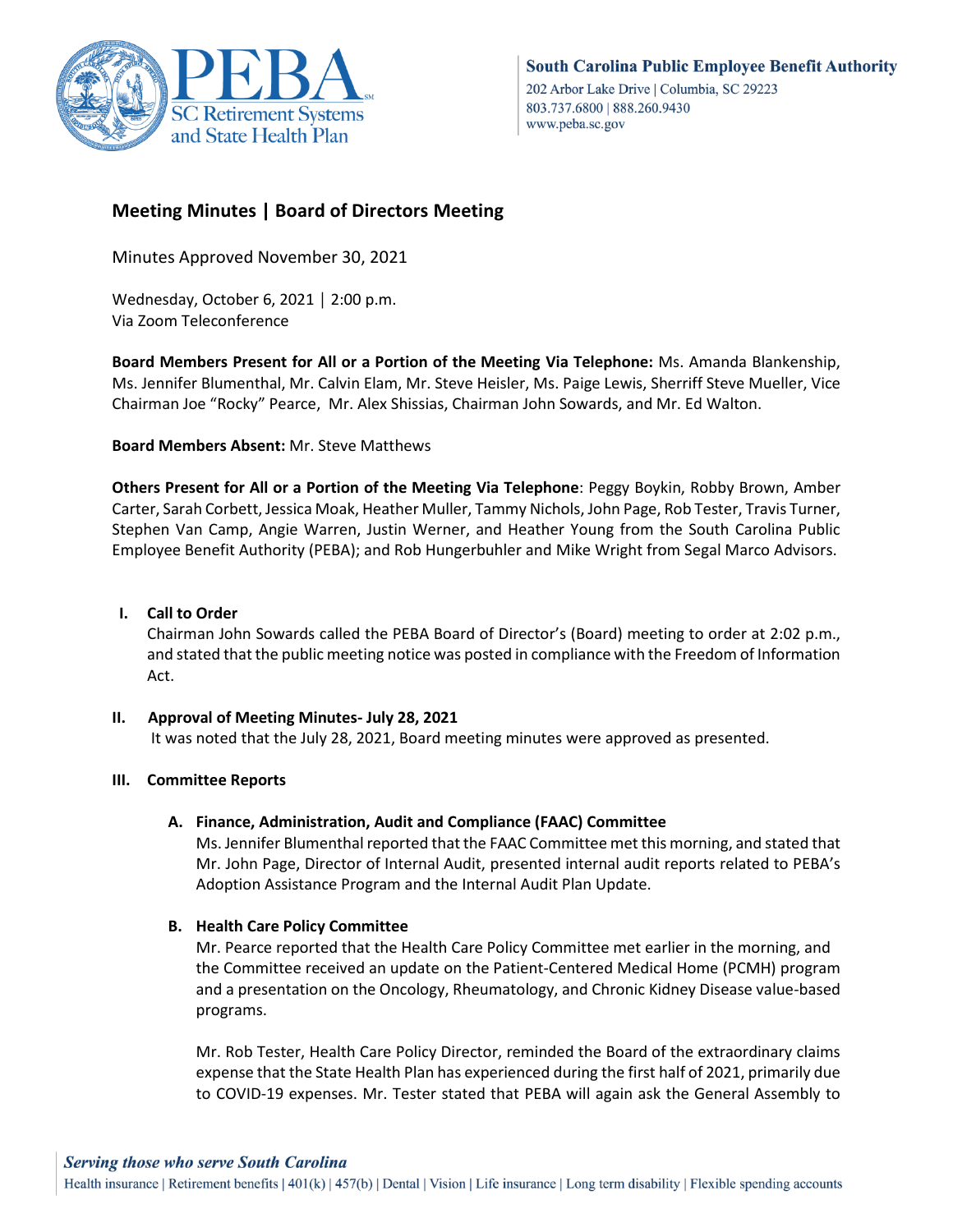suspend the sweep of the State Health Plan into the Other Post-Employment Benefits (OPEB) trust fund that would normally occur on January 31, 2021, so that any surplus could be retained to pay claims expenses in 2022.

Mr. Tester reviewed the 2023 Initial State Health Plan Budget and Continuation Requirements, and stated that PEBA will ask the General Assembly at the upcoming budget hearing for a supplemental appropriation of \$2,559.7 million to replenish the State Health Plan's cash reserve for the remainder of 2022.

Mr. Tester reported that there will be a 0.8 percent contribution rate increase effective January 1, 2022. Funding in the amount of \$3.873 million was appropriated for the January-June 2022 period, and a similar amount will be required in the upcoming budget for the July-December 2022 period to make agencies and school districts whole for the rate increase.

Mr. Tester advised that the 2023 rate increase would be 15.2 percent effective January 1, 2023, which equals to \$87.96 per subscriber per month. Mr. Tester advised if the increase is provided entirely through the employer, the State-appropriated funding for the rate increase would equal \$100.195 million for January-June 2023. If the increase is distributed proportionally to the employer and member, the State-appropriated funding for the rate increase would equal \$79.349 million for January-June 2023, and the average enrollee rate increase equals \$23.10 per month.

Mr. Pearce advised that the Health Care Policy Committee moved that the PEBA Board approve the preliminary budget requirements for the 2023 State Health Plan as presented for submission in the state budget process, with a recommendation that the current plan be adjusted to adopt plan design savings permitted under ACA-grandfathered status and to include expanded well visit coverage. Chairman Sowards stated that a Committee motion does not require a second. The motion passed unanimously.

#### **C. Retirement Policy Committee**

Ms. Paige Lewis reported that the Retirement Policy Committee met this afternoon, and stated that Segal Marco Advisors presented the South Carolina Defined Contribution Plans report for the quarter ending June 30, 2021, and Empower Retirement presented the second quarter Deferred Compensation plan activity summary to the Committee.

## **IV. Old Business**

#### **Director's Report**

Ms. Peggy Boykin, Executive Director, provided the Director's Report, and stated that draft retirement and insurance financial statements have been submitted to the Comptroller General's Office and PEBA's external auditor, CliftonLarsonAllen. Ms. Boykin noted that the draft financial statements will be finalized by the October 15, 2021, deadline, and thanked PEBA staff for their tremendous efforts in getting the financial statements completed.

Ms. Boykin stated that CliftonLarsonAllen will be at the PEBA Board retreat on November 30- December 1, 2021, to review the audited financial statements, and Gabriel, Roeder, Smith & Company will also be in attendance to review the actuarial valuations.